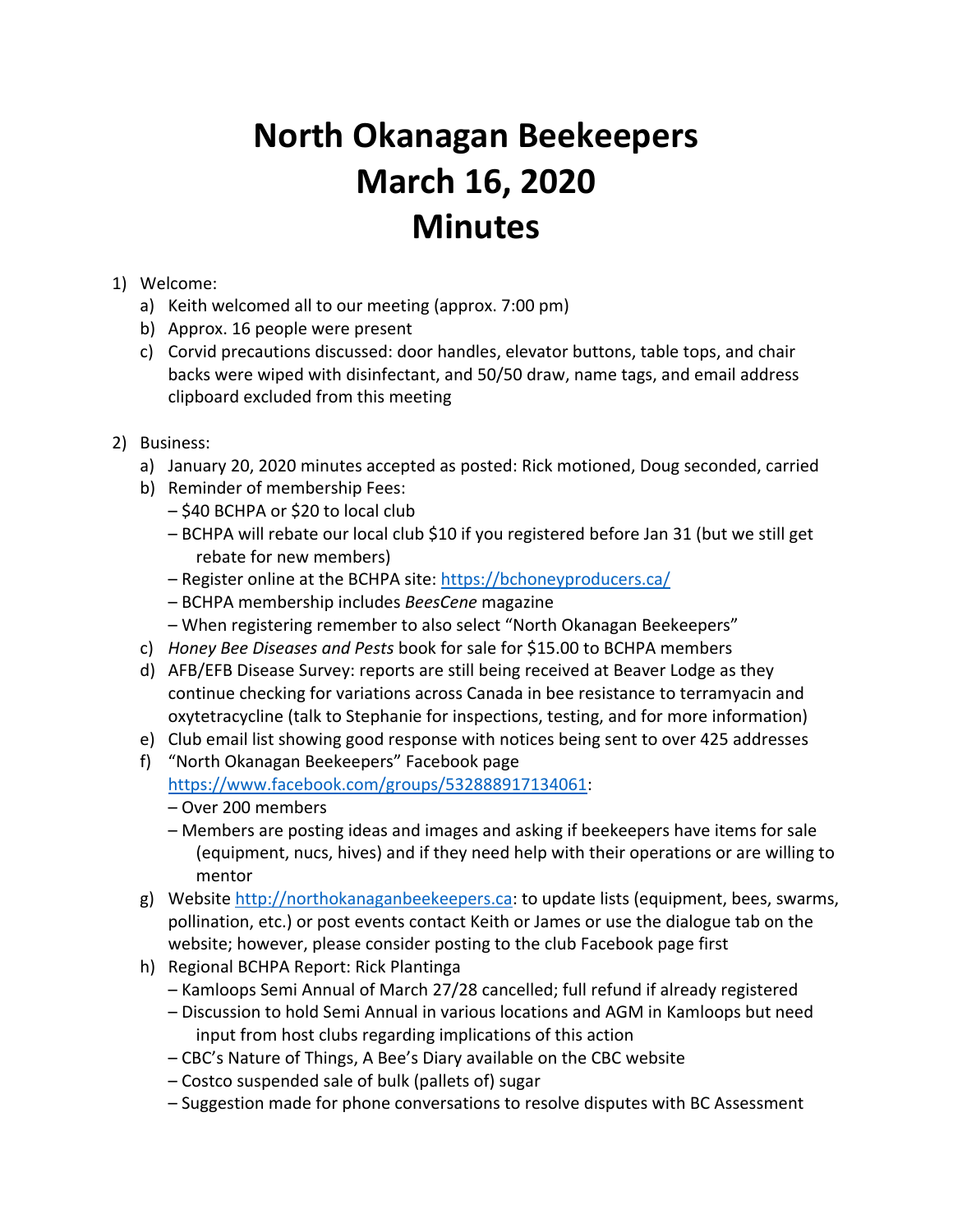- Discussion regarding donations to Boone, Hodson, Wilkinson trust fund; because this is a charitable organization clubs must be careful how donations are made to avoid tax and legal issues
- BeeBC funding of projects (brood minder, etc.) continues and funds pending
- Canada Honey Council:
	- i) Continue working towards reducing interprovincial barriers for movement of honey and bees
	- ii) US peers questioned proof of authenticity of Canadian honey; were surprised to learn that Canada uses NMR and mass spec tests and that, unlike the US, the CFIA does checks and has authority to seize and remove adulterated honey
- University of Alberta research students:
	- i) Have developed a "genetically engineered" probiotic that inoculates bees from Nosema
	- ii) Working on a "bee-tector"; a system comprised of M13 phage labelled with a chromoprotein and displaying a ligand specific to *N. ceranae* spores
- Though not yet in North America, an Asian mite (Tropilaelaps), similar to but considerably more problematic than Varroa, has been discovered to survive well in cooler climates, contrary to previous assumptions
- Canadian Honey Council's *Hive Lights* and BCHPA's *BeesCene* spring editions have been published
- 3) Announcements:
	- a) Hold off ordering BeeBC Kerry Clark Regional hive monitoring system (scale, hive temperature and humidity); they are trying to get a grant to fund their newer version, which has a new scale design, as the older model sometimes has issues during winter
	- b) Local honey samples are still being requested for testing/research. See Provincial website for more details: [https://bchoneyproducers.ca/honey-samples-wanted-for-nmr](https://bchoneyproducers.ca/honey-samples-wanted-for-nmr-testing/)[testing/](https://bchoneyproducers.ca/honey-samples-wanted-for-nmr-testing/) (will send you honey kit)
	- c) Bees and operations for sale:
		- Brainy Bee (Bob and Kay); Arlo's Honey (Helen Kennedy); Bill's Honey Farm (Bill Ruzicka); Joe Lomond (is selling hives in the spring \$400 2 deep with bees)
		- Nelson "Smiley" Estate: working with the family, equipment will be sorted, inspected, sold, and some disposed of; discussing a scholarship with proceeds be established (Carol is assisting with bookkeeping), Rick P. will as for help as needed and inform the club when available
	- d) Bee courses (subject to cancellation or postponment due to Corvid):
		- Paul van Westendorp: Introduction to Beekeeping finished; webinar not available
		- Victor MacDonald's Beekeeping Basics at OC continuing/leisure studies
		- Beekeeping Basics & Beyond with Doug Gordon and Bruce Watkin in Armstrong <https://www.orchardblossomhoney.com/beekeeping>
		- Beeginners Bee Course with Bill Stagg of Sweetacre Apiary in Tappen end of April <http://www.sweetacreapiaries.ca/beeginners-bee-course.html>
		- BCHPA Introductory Beekeeping Course with Rick P. to be announced; contact Richard Plantinga at **rhplantinga@telus.net**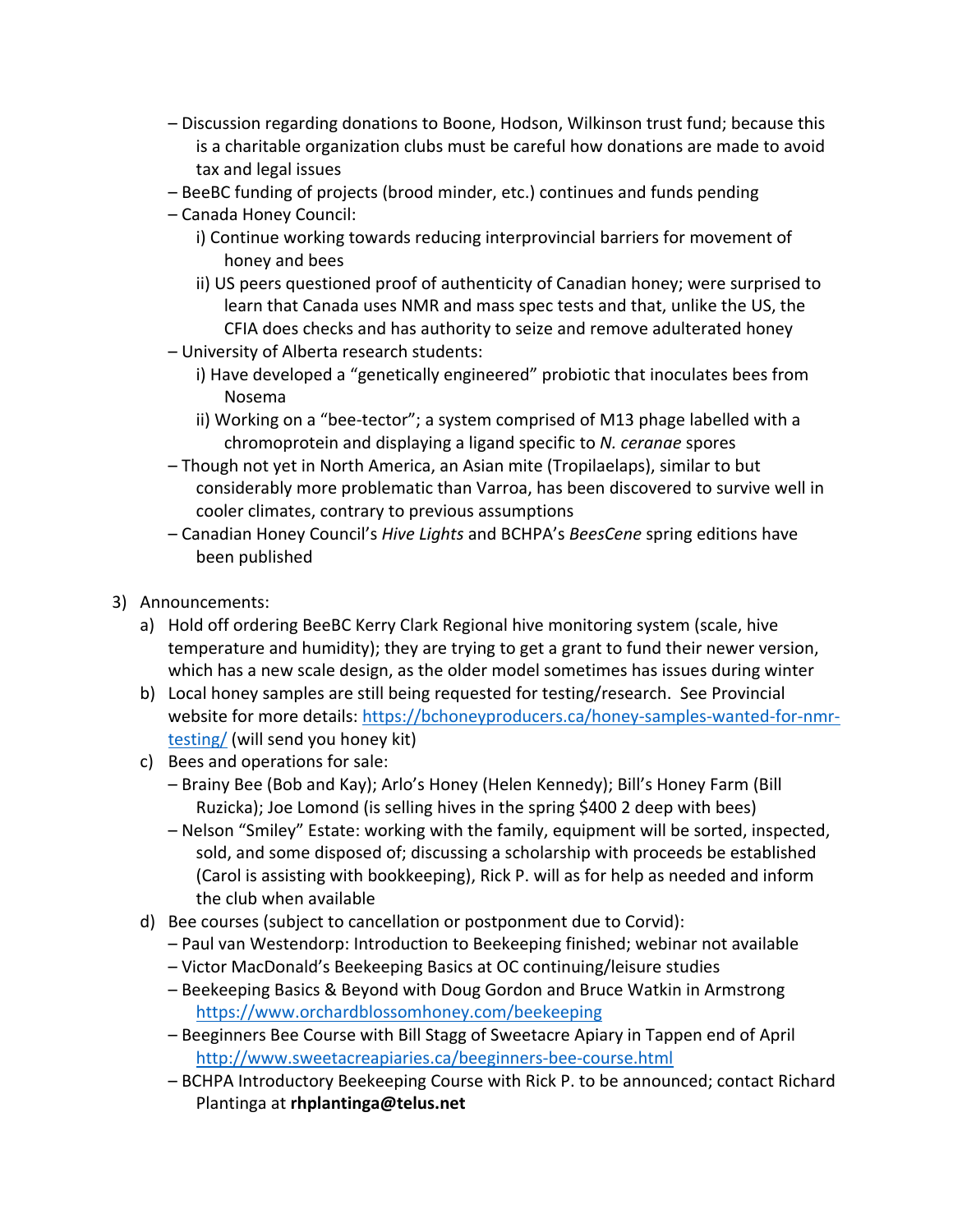- e) Urban bee table (requested by Heather Clay) at Seedy Saturday of March 21st in Vernon was cancelled
- f) BCHPA AGM in Abbotsford October 23 25, 2020 is still a go at this point; Langley Bee Club will be hosting the BCHPA 100<sup>th</sup> Anniversary
- g) Joe Lomond's spring beekeepers field day in Kamloops, if a go, is May 2, 2020; queens available
- h) Day of the Honeybee is Friday, May 29<sup>th</sup> (related events subject to cancellation):
	- Vernon Farmer's Market (Thursday, May 28<sup>th</sup>) to host a special Day of the Honeybee event (on a holiday Monday (?))
	- $-$  Kelowna Farmer's Market, Saturday, May 30<sup>th</sup>; if open, will need club table volunteers
- i) We should be feeding our hives this time of year; fondant and pollen patties were made available for sale at the meeting
- j) College Apiary and Hive Project: nothing new announced (?)
- 4) Speaker Bill Ruzicka, experienced beekeeper and developer of MiteGone®:
	- a) Bill shared some of his history: how he started in 1979 with 100 hives that grew into a 500-colony commercial production, which he sold in 2010, retaining approx. 24 for the purpose of the breeding program he created
	- b) Bee Breeder's Circle:
		- Program is for beekeepers "…who wish to keep and rear Vernon stock honey bees."
		- Individuals participate either as Hive Lenders or Learner/Student Helpers:
			- i) Hive lenders: participants bring in best stock hives, which you get back, along with 30 grafted cells per hive donated or a percentage of those you graft (if you choose to graft, but can let experienced grafters do the work), etc.
			- ii) Learners/student helpers: you volunteer to do the grafting of two bars of cell cups in a controlled environment under Bill's instruction along with supervision of experienced grafters, and are rewarded with experience and 30 cells (and if needed a caged virgin queen)
			- iii) Grafting skills required: essentially, it's a matter of manual dexterity and the ability to follow instructions
			- iv) Participant meeting scheduled for mid-April, grafting begins end of May, monitoring continues on through to the end of July (contact Bill directly to confirm exact dates)
		- For more information regarding the Breeder's Circle go to the MiteGone® website [http://www.mitegone.com,](http://www.mitegone.com/) click "Successful Beekeeping," click "Kelowna Bee Breeder Circle 2019 Program"
	- c) Mite treatment; importance of spring treatment and preventing re-infestation:
		- Should treat for mites in mid-April (and then again late July) with a low dose continuous release formula such as MiteGone®
		- Do not need to kill all mites in one round; is better to use low dose of formic acid that is released over a longer period of time, which makes them infertile and weakens their suction causing them to fall to acid on bottom
		- Formic acid is naturally found in honey and therefore using this treatment does not contaminate the honey